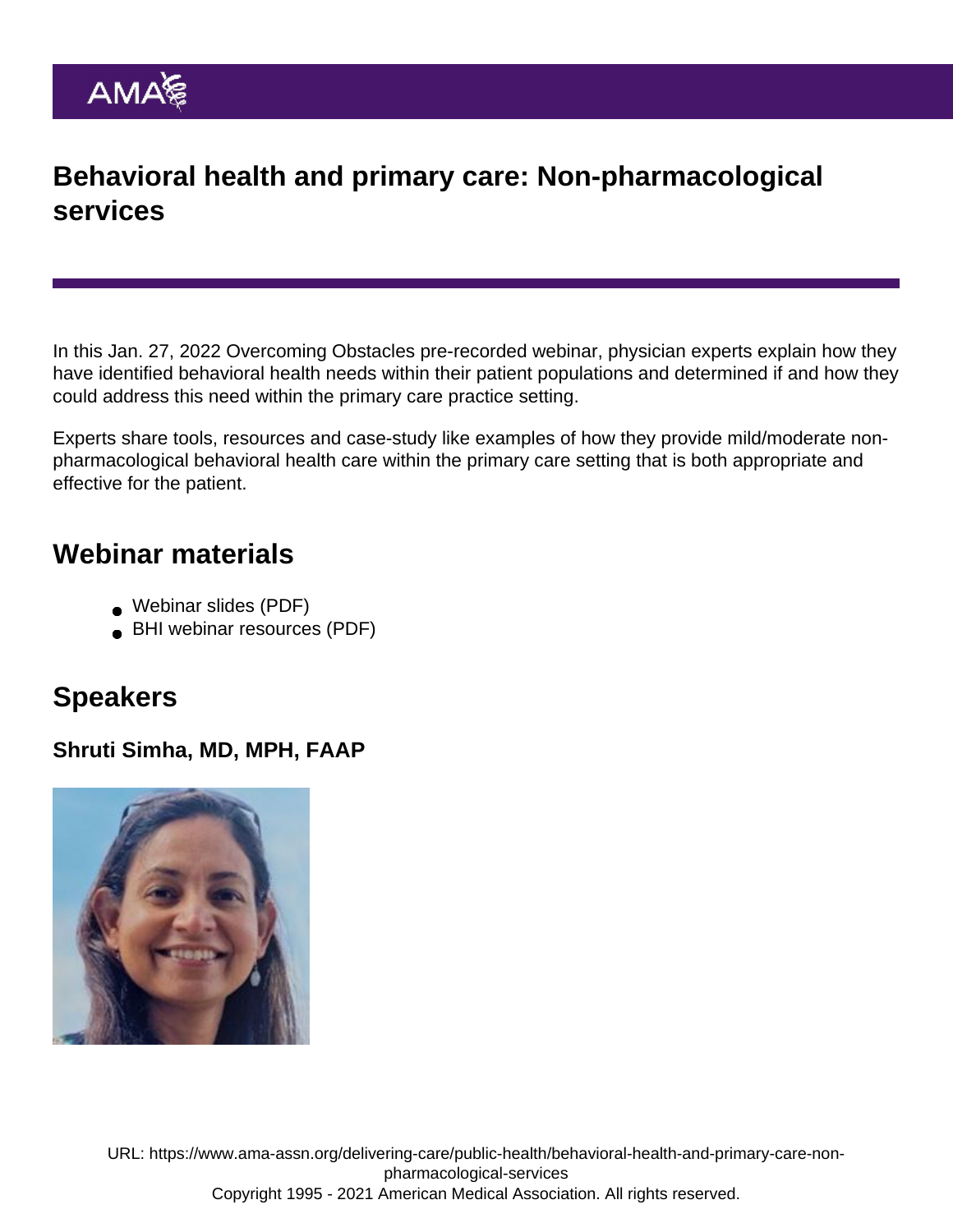Tim & Carolyn Rice Center for Child & Adolescent Medicine, Cone Health, Greensboro, North Carolina Adjunct faculty, Department of Pediatrics, University of North Carolina at Chapel Hill, Chapel Hill, North Carolina

Dr. Simha is a community pediatrician who practices at Rice Center, a hospital affiliated pediatric clinic and training site for medical students and University of North Carolina pediatric residents. She enjoys working at this practice that sees a diverse group of patients and mainly serves the underserved population. Her passion is immigrant and refugee child health, and she helps coordinate the refugee clinic at Rice Center. She is involved in several advocacy projects in the community and is a member of the Council on Immigrant Child and Family Health at the American Academy of Pediatrics. She recently published an article "Preventive Care in Children and Adolescents," for a volume on immigrant health in Primary Care: Clinic in Office Practice.

Dr. Simha works in close collaboration with behavioral health clinicians, as Rice Center has an integrated behavior health model. She believes that this model has facilitated better care for her patients and helped provide comprehensive services.

Jeffrey R. Jaeger, MD

Professor of clinical medicine, Raymond and Ruth Perelman School of Medicine at the University of Philadelphia, Pennsylvania

Dr. Jaeger is a professor of clinical medicine at the University of Pennsylvania, where he is a senior fellow at the Leonard David Institute of Health Economics. As a primary care physician at Penn Internal Medicine University City, he sees patients, supervises students and residents, and manages the practice's Medication for Opioid Use Disorder (MOUD) program. He served as the lead physician for his practice from 2016-2020, and is lead physician for the Commonwealth of Pennsylvania's Regional Response Health Collaboration Program.

URL: [https://www.ama-assn.org/delivering-care/public-health/behavioral-health-and-primary-care-non](https://www.ama-assn.org/delivering-care/public-health/behavioral-health-and-primary-care-non-pharmacological-services)[pharmacological-services](https://www.ama-assn.org/delivering-care/public-health/behavioral-health-and-primary-care-non-pharmacological-services) Copyright 1995 - 2021 American Medical Association. All rights reserved.